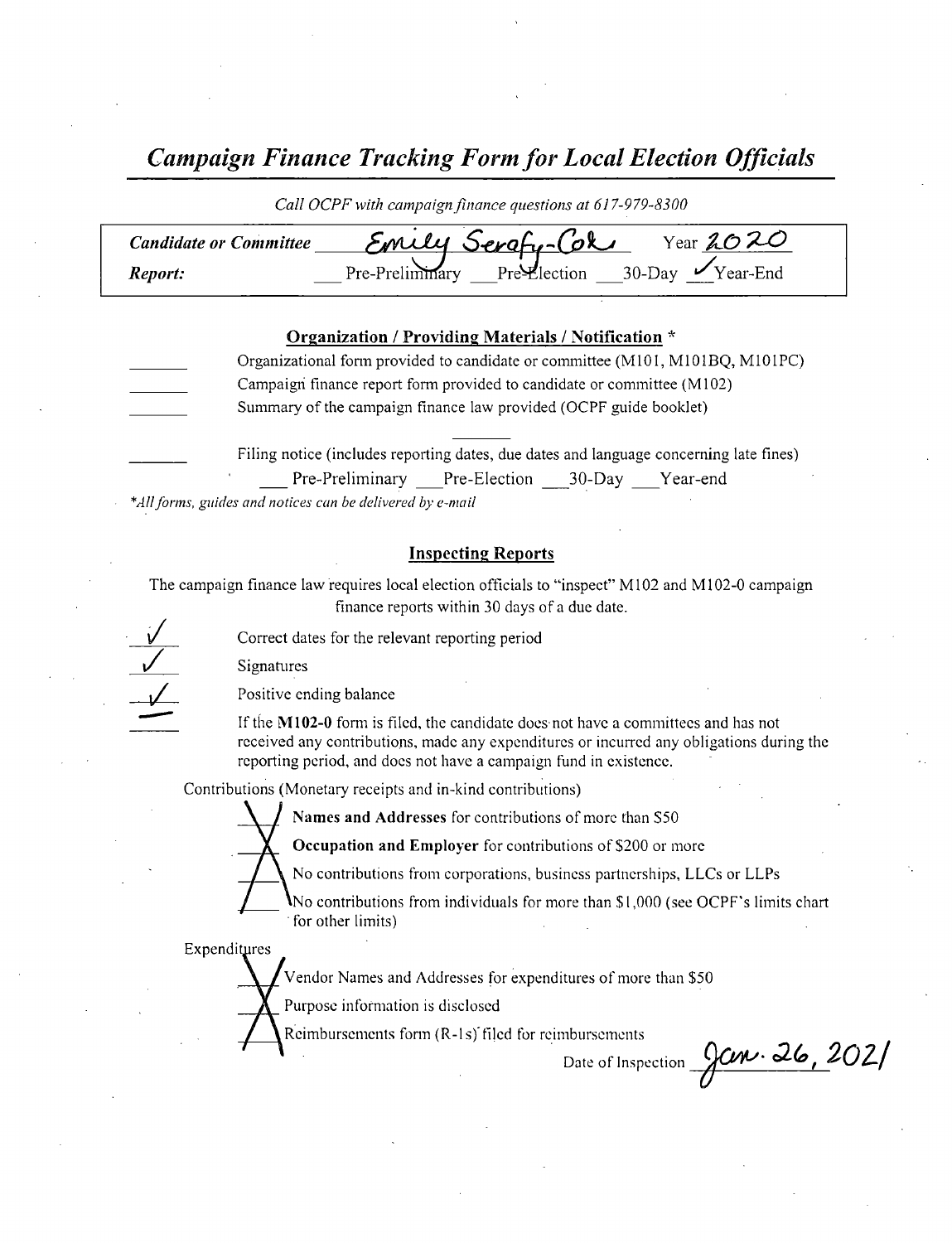|                                                                                                                                                                                                                                                                                                                                                                                                                                                                                                                                                                                                                                                                                                           | Form CPF M 102: Campaign Finance Report<br><b>Municipal Form</b><br>$JAN$ 18<br>2021<br>Office of Campaign and Political Finance                                                                                                                                                                                                                                |  |  |  |
|-----------------------------------------------------------------------------------------------------------------------------------------------------------------------------------------------------------------------------------------------------------------------------------------------------------------------------------------------------------------------------------------------------------------------------------------------------------------------------------------------------------------------------------------------------------------------------------------------------------------------------------------------------------------------------------------------------------|-----------------------------------------------------------------------------------------------------------------------------------------------------------------------------------------------------------------------------------------------------------------------------------------------------------------------------------------------------------------|--|--|--|
| Commonwealth<br>of Massachusetts                                                                                                                                                                                                                                                                                                                                                                                                                                                                                                                                                                                                                                                                          | CITY CLERKS OFFICE<br>NORTHAMPTO <b>N, MA 01060</b>  <br>File with:~Gity or Town Clerk or Election Commiss                                                                                                                                                                                                                                                      |  |  |  |
| Fill in Reporting Period dates:<br>Beginning Date:                                                                                                                                                                                                                                                                                                                                                                                                                                                                                                                                                                                                                                                        | <b>Ending Date:</b><br>1/1/2020<br>12/31/2020                                                                                                                                                                                                                                                                                                                   |  |  |  |
| Type of Report: (Check one)<br>8th day preceding preliminary<br>8th day preceding election                                                                                                                                                                                                                                                                                                                                                                                                                                                                                                                                                                                                                | 30 day after election<br>$\times$ year-end report<br>dissolution                                                                                                                                                                                                                                                                                                |  |  |  |
| Emily Serafy-Cox<br>Candidate Full Name (if applicable)<br>School Committee - Ward 3<br>Office Sought and District                                                                                                                                                                                                                                                                                                                                                                                                                                                                                                                                                                                        | Committee to Elect Emily Serafy-Cox<br>Committee Name<br>Stacey Dakai                                                                                                                                                                                                                                                                                           |  |  |  |
| 21 Orchard Street, Northampton, MA 01060<br>Residential Address                                                                                                                                                                                                                                                                                                                                                                                                                                                                                                                                                                                                                                           | Name of Committee Treasurer<br>21 Orchard Street, Northampton, MA 01060<br><b>Committee Mailing Address</b>                                                                                                                                                                                                                                                     |  |  |  |
| E-mail:<br>emilyfornorthampton@gmail.com                                                                                                                                                                                                                                                                                                                                                                                                                                                                                                                                                                                                                                                                  | E-mail:<br>emilyfornorthampton@gmail.com                                                                                                                                                                                                                                                                                                                        |  |  |  |
| Phone # (optional):<br>612-695-2555                                                                                                                                                                                                                                                                                                                                                                                                                                                                                                                                                                                                                                                                       | Phone # (optional):<br>612-695-2555                                                                                                                                                                                                                                                                                                                             |  |  |  |
| <b>SUMMARY BALANCE INFORMATION:</b>                                                                                                                                                                                                                                                                                                                                                                                                                                                                                                                                                                                                                                                                       |                                                                                                                                                                                                                                                                                                                                                                 |  |  |  |
| Line 1: Ending Balance from previous report                                                                                                                                                                                                                                                                                                                                                                                                                                                                                                                                                                                                                                                               | 32.17                                                                                                                                                                                                                                                                                                                                                           |  |  |  |
| Line 2: Total receipts this period (page 3, line 11)                                                                                                                                                                                                                                                                                                                                                                                                                                                                                                                                                                                                                                                      |                                                                                                                                                                                                                                                                                                                                                                 |  |  |  |
| Line 3: Subtotal (line 1 plus line 2)                                                                                                                                                                                                                                                                                                                                                                                                                                                                                                                                                                                                                                                                     | 32.17                                                                                                                                                                                                                                                                                                                                                           |  |  |  |
| Line 4: Total expenditures this period (page 5, line 14)                                                                                                                                                                                                                                                                                                                                                                                                                                                                                                                                                                                                                                                  |                                                                                                                                                                                                                                                                                                                                                                 |  |  |  |
| Line 5: Ending Balance (line 3 minus line 4)                                                                                                                                                                                                                                                                                                                                                                                                                                                                                                                                                                                                                                                              | 32.17                                                                                                                                                                                                                                                                                                                                                           |  |  |  |
| Line 6: Total in-kind contributions this period (page 6)                                                                                                                                                                                                                                                                                                                                                                                                                                                                                                                                                                                                                                                  |                                                                                                                                                                                                                                                                                                                                                                 |  |  |  |
| Line 7: Total (all) outstanding liabilities (page 7)<br>Line 8: Name of bank(s) used: Northampton Cooperative Bank                                                                                                                                                                                                                                                                                                                                                                                                                                                                                                                                                                                        |                                                                                                                                                                                                                                                                                                                                                                 |  |  |  |
|                                                                                                                                                                                                                                                                                                                                                                                                                                                                                                                                                                                                                                                                                                           |                                                                                                                                                                                                                                                                                                                                                                 |  |  |  |
| <b>Affidavit of Committee Treasurer:</b><br>I certify that I have examined this report including attached schedules and it is, to the best of my knowledge and belief, a true and complete statement of all campaign finance<br>activity, including all contributions, loans, receipts, expenditures, disbursements, in-kind contributions and liabilities for this reporting period and represents the campaign<br>finance activity of all persons acting under the authority or on behalf of this committee in accordance with the requirements of M.G.L. c. 55.<br>Traving<br>Date:<br>Signed under the penalties of perjury:<br><b>Contract Contract Contract Contract</b><br>(Treasurer's signature) |                                                                                                                                                                                                                                                                                                                                                                 |  |  |  |
| FOR CANDIDATE FILINGS ONLY: Affidavit of Candidate: (check 1 box only)                                                                                                                                                                                                                                                                                                                                                                                                                                                                                                                                                                                                                                    |                                                                                                                                                                                                                                                                                                                                                                 |  |  |  |
| <b>Candidate with Committee</b><br>$\boxtimes$<br>incurred any liabilities nor made any expenditures on my behalf during this reporting period that are not otherwise disclosed in this report.                                                                                                                                                                                                                                                                                                                                                                                                                                                                                                           | I certify that I have examined this report including attached schedules and it is, to the best of my knowledge and belief, a true and complete statement of all campaign finan<br>activity, of all persons acting under the authority or on behalf of this committee in accordance with the requirements of M.G.L. c. 55. I have not received any contributions |  |  |  |
| <b>Candidate without Committee</b><br>I certify that I have examined this report including attached schedules and it is, to the best of my knowledge and belief, a true and complete statement of all campaign<br>finance activity, including contributions, loans, receipts, expenditures, disbursements, in-kind contributions and liabilities for this reporting period and represents the<br>campaign finance activity of all persons acting under the authority or on behalf of this candidate in accordance with the requirements of M.G.L. c. 55.                                                                                                                                                  |                                                                                                                                                                                                                                                                                                                                                                 |  |  |  |
| Signed under the penalties of perjury:                                                                                                                                                                                                                                                                                                                                                                                                                                                                                                                                                                                                                                                                    | Date:<br>(Candidate's signature)                                                                                                                                                                                                                                                                                                                                |  |  |  |

 $\hat{\mathcal{A}}$ 

 $\mathcal{L}_{\mathcal{A}}$ 

Date:  $\cup$   $(5)$   $\alpha$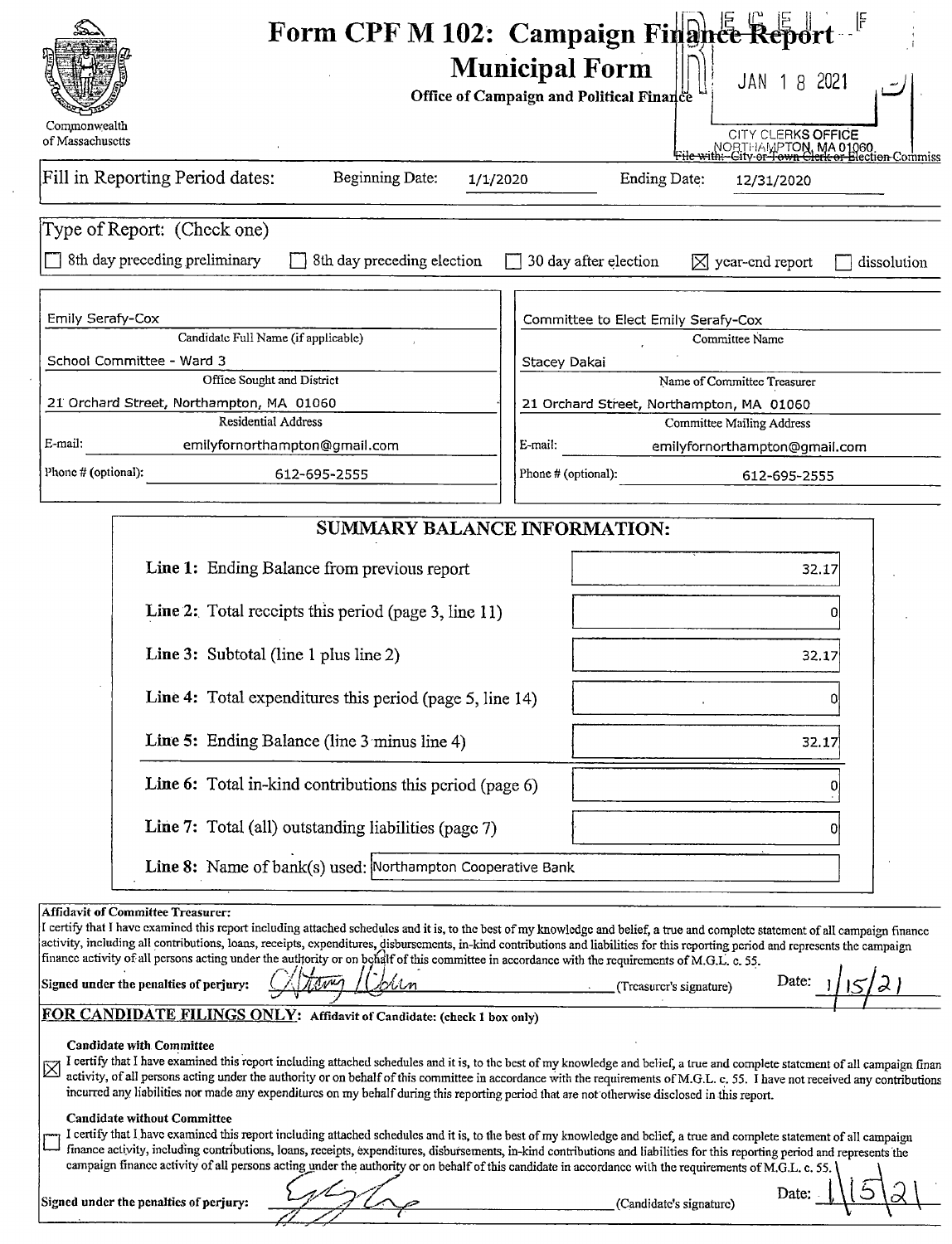## SCHEDULE A: RECEIPTS

M.G.L. c. 55 requires that the name and residential address be reported, in alphabetical order, for all receipts over \$50 in a calendar year. Committees must keep detailed accounts and records of all receipts, but need only itemize those receipts over \$50. In addition, the occupation and employer must be reported for all persons who contribute \$200 or more in a calendar year.

A " Schedule A: Receipts" attachment is available to complete, print and attach to this report, if additional pages are required to report all receipts. Please include your committee name and a page number on each page.)

| <b>Date Received</b> | <b>Name and Residential Address</b><br>(alphabetical listing required) | Amount | Occupation & Employer<br>(for contributions of \$200 or more) |
|----------------------|------------------------------------------------------------------------|--------|---------------------------------------------------------------|
|                      |                                                                        |        |                                                               |
|                      |                                                                        |        |                                                               |
|                      |                                                                        |        |                                                               |
|                      |                                                                        |        |                                                               |
|                      |                                                                        |        |                                                               |
|                      |                                                                        |        |                                                               |
|                      |                                                                        |        |                                                               |
|                      |                                                                        |        |                                                               |
|                      |                                                                        |        |                                                               |
|                      |                                                                        |        |                                                               |
|                      |                                                                        |        |                                                               |
|                      |                                                                        |        |                                                               |
|                      | Line 9: Total Receipts over \$50 (or listed above)                     |        |                                                               |
|                      | Line 10: Total Receipts \$50 and under* (not listed above)             |        |                                                               |
|                      | Line 11: TOTAL RECEIPTS IN THE PERIOD                                  | 0      | Enter on page 1, line 2<br>$\mapsto$                          |

If you have itemized receipts of\$50 and under, include them in line 9. Line <sup>10</sup> should include only those receipts not itemized above.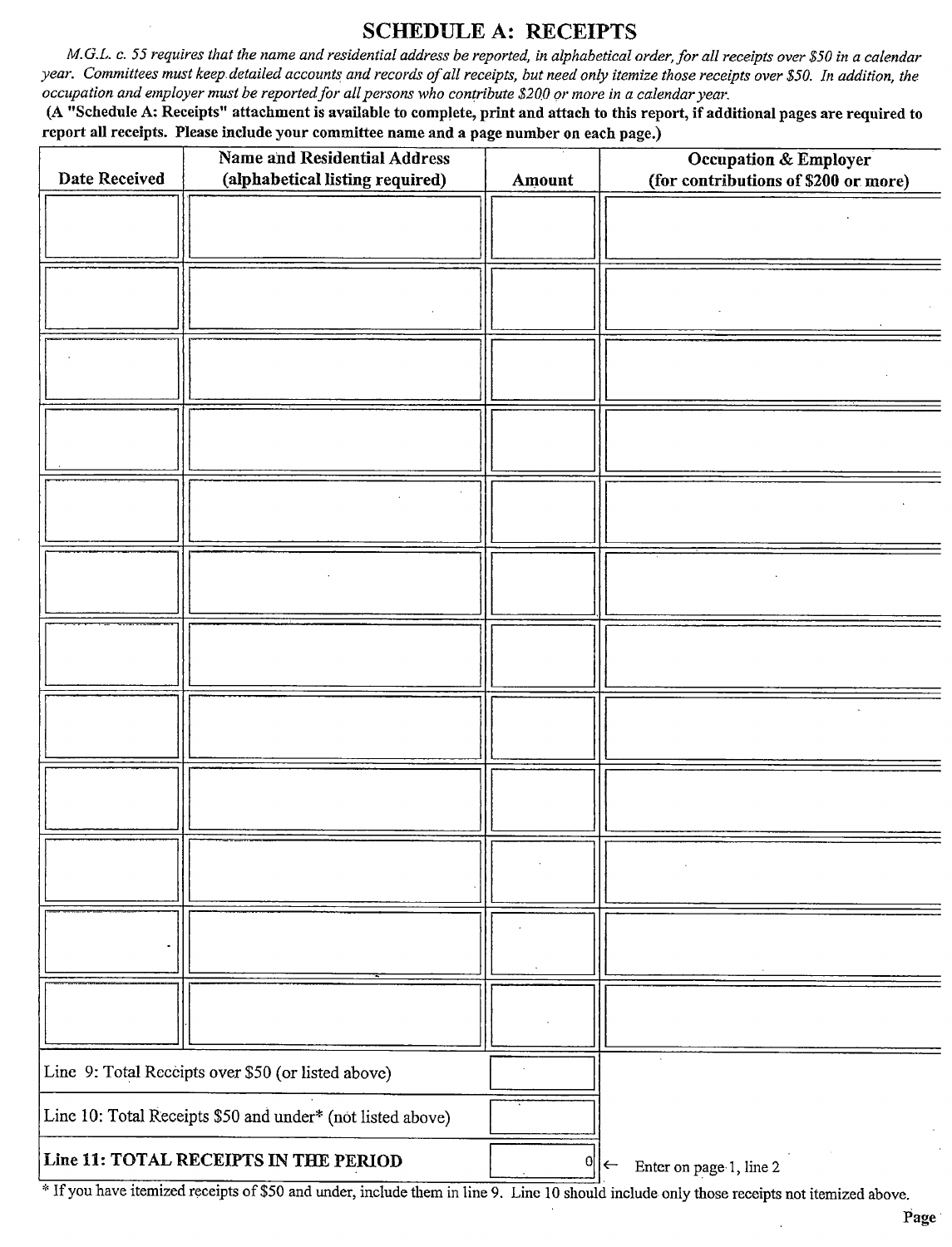# SCHEDULE A: RECEIPTS (continued)

| <b>Date Received</b> | <b>Name and Residential Address</b><br>(alphabetical listing required)   | Amount | Occupation & Employer<br>(for contributions of \$200 or more) |
|----------------------|--------------------------------------------------------------------------|--------|---------------------------------------------------------------|
|                      |                                                                          |        |                                                               |
|                      |                                                                          |        |                                                               |
|                      |                                                                          |        |                                                               |
|                      |                                                                          |        |                                                               |
|                      |                                                                          |        |                                                               |
|                      |                                                                          |        |                                                               |
|                      |                                                                          |        |                                                               |
|                      |                                                                          |        |                                                               |
|                      |                                                                          |        |                                                               |
|                      |                                                                          |        |                                                               |
|                      |                                                                          |        |                                                               |
|                      |                                                                          |        |                                                               |
|                      |                                                                          |        |                                                               |
|                      |                                                                          |        |                                                               |
|                      |                                                                          |        |                                                               |
|                      |                                                                          |        |                                                               |
|                      |                                                                          |        |                                                               |
|                      |                                                                          |        |                                                               |
|                      |                                                                          |        |                                                               |
|                      |                                                                          |        |                                                               |
|                      |                                                                          |        |                                                               |
|                      |                                                                          |        |                                                               |
|                      |                                                                          |        |                                                               |
|                      |                                                                          |        |                                                               |
|                      |                                                                          |        |                                                               |
|                      |                                                                          |        |                                                               |
|                      | Line 9: Total Receipts over \$50 (or listed above)                       |        |                                                               |
|                      | $\epsilon$<br>Line 10: Total Receipts \$50 and under* (not listed above) |        |                                                               |
|                      | Line 11: TOTAL RECEIPTS IN THE PERIOD                                    |        | $ 0  \rightarrow$<br>Enter on page 1, line 2                  |

If you have itemized receipts of\$50 and under, include them in line 9. Line <sup>10</sup> should include only those receipts not itemized above.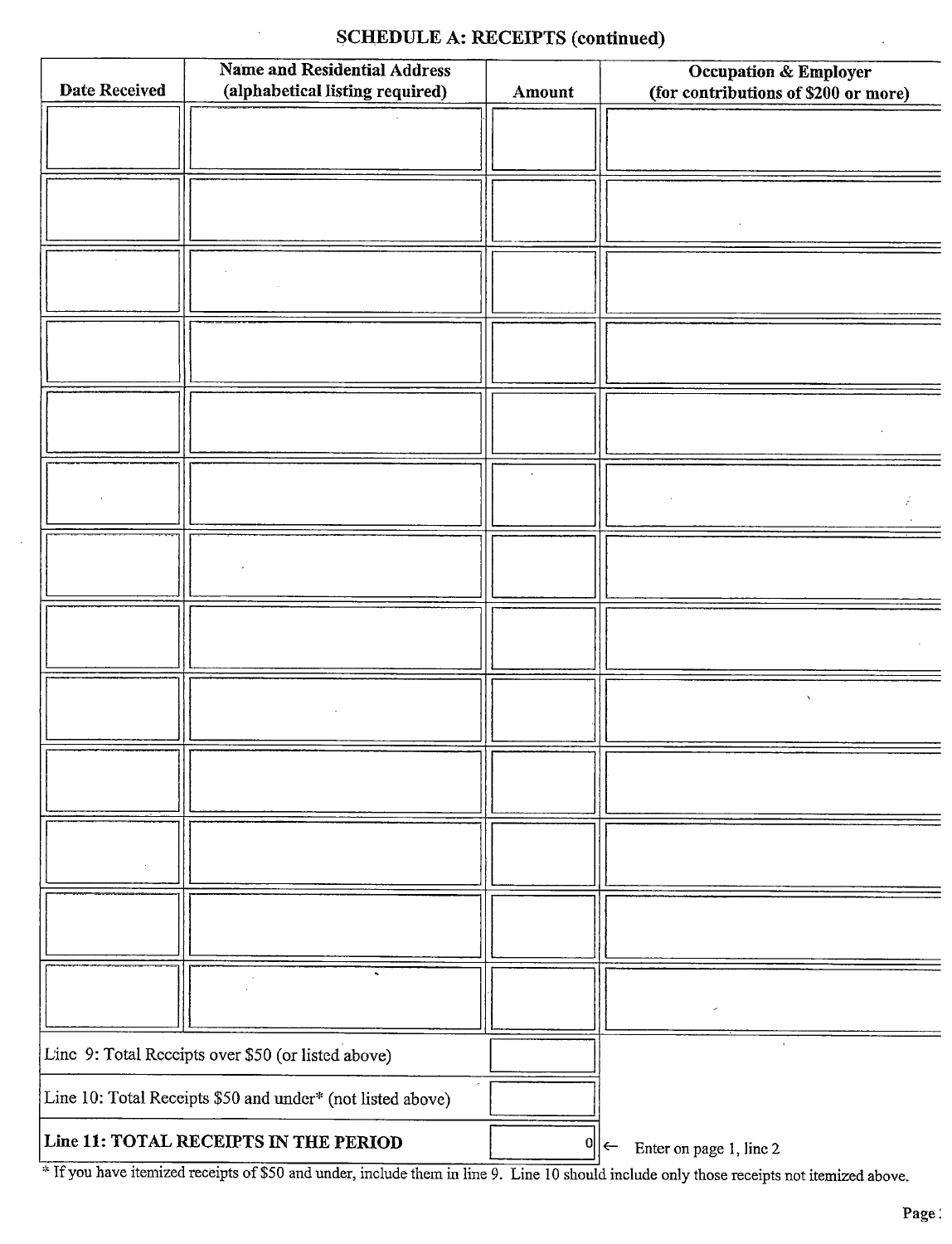#### SCHEDULE B: EXPENDITURES

M.G.L. c. 55 requires committees to list, in alphabetical order, all expenditures over \$50 in a reporting period. Committees must keep detailed accounts and records of all expenditures, but need only itemize those over \$50. Expenditures \$50 and under may be added together from committee records, and reported on line 13.

A" Schedule B: Expenditures" attachment is available to complete, print and attach to this report, if additional pages are required report all expenditures. Please include your committee name and a page number on each page.)

|           | To Whom Paid           |                                                                                 |                               |        |
|-----------|------------------------|---------------------------------------------------------------------------------|-------------------------------|--------|
| Date Paid | (alphabetical listing) | Address                                                                         | <b>Purpose of Expenditure</b> | Amount |
|           |                        |                                                                                 |                               |        |
|           |                        |                                                                                 |                               |        |
|           |                        |                                                                                 |                               |        |
|           |                        |                                                                                 |                               |        |
|           |                        |                                                                                 |                               |        |
|           |                        |                                                                                 |                               |        |
|           |                        |                                                                                 |                               |        |
|           |                        |                                                                                 |                               |        |
|           |                        |                                                                                 |                               |        |
|           |                        |                                                                                 |                               |        |
|           |                        |                                                                                 |                               |        |
|           |                        |                                                                                 |                               |        |
|           |                        |                                                                                 |                               |        |
|           |                        |                                                                                 |                               |        |
|           |                        |                                                                                 |                               |        |
|           |                        |                                                                                 |                               |        |
|           |                        |                                                                                 |                               |        |
|           |                        |                                                                                 |                               |        |
|           |                        |                                                                                 |                               |        |
|           |                        |                                                                                 |                               |        |
|           |                        |                                                                                 |                               |        |
|           |                        |                                                                                 |                               |        |
|           |                        |                                                                                 |                               |        |
|           |                        |                                                                                 |                               |        |
|           |                        |                                                                                 |                               |        |
|           |                        |                                                                                 |                               |        |
|           |                        |                                                                                 |                               |        |
|           |                        |                                                                                 |                               |        |
|           |                        |                                                                                 |                               |        |
|           |                        |                                                                                 |                               |        |
|           |                        |                                                                                 |                               |        |
|           |                        |                                                                                 |                               |        |
|           |                        |                                                                                 |                               |        |
|           |                        |                                                                                 |                               |        |
|           |                        |                                                                                 |                               |        |
|           |                        | Line 12: Total Expenditures over \$50 (or listed above)                         |                               |        |
|           |                        | Line 13: Total Expenditures \$50 and under* (not listed above)                  |                               |        |
|           |                        | Enter on page 1, line $4 \rightarrow$ Line 14: TOTAL EXPENDITURES IN THE PERIOD |                               |        |

<sup>\*</sup> If you have itemized expenditures of \$50 and under, include them in line 12. Line 13 should include only those expenditures not itemized above. above. Page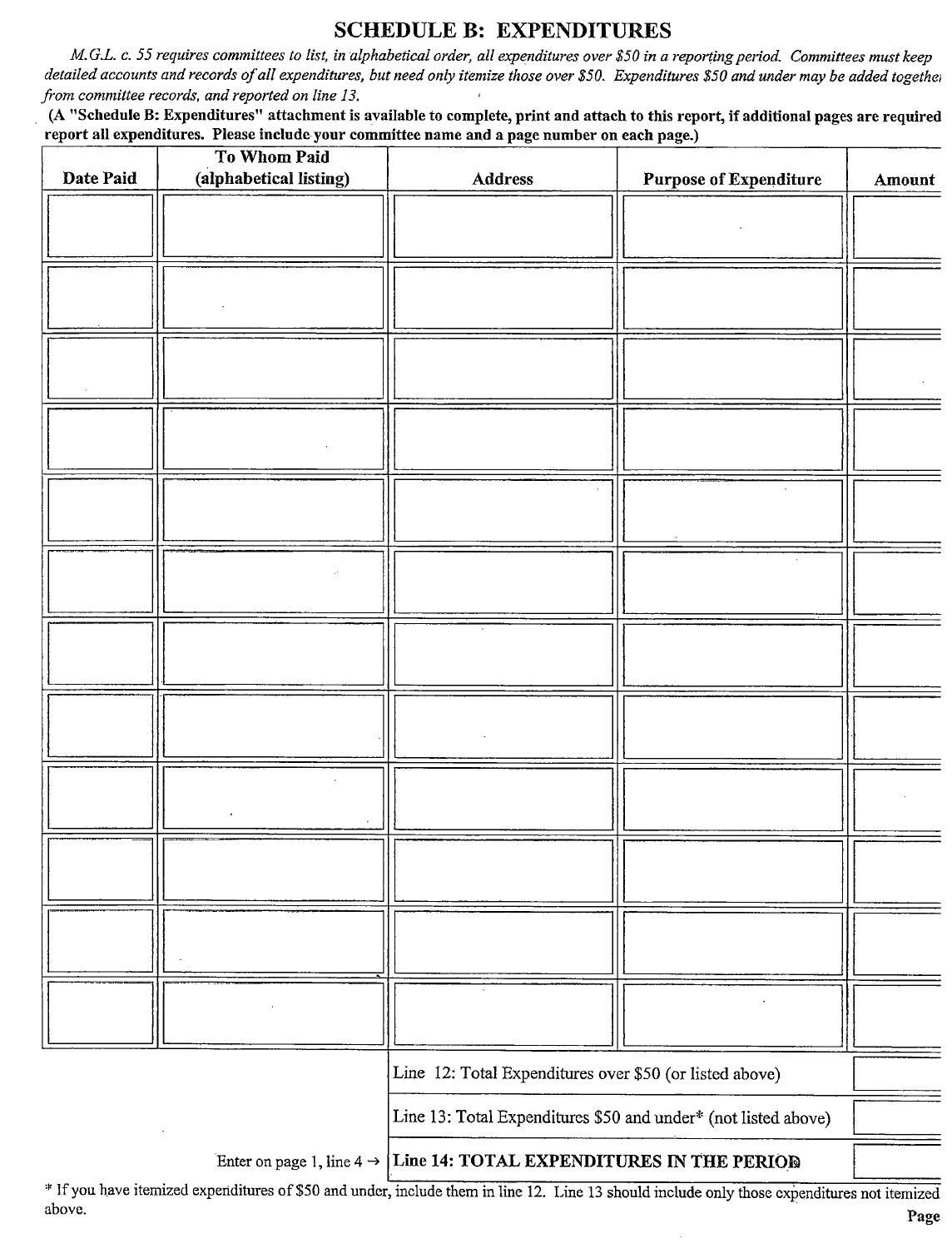#### SCHEDULE B: EXPENDITURES (continued)

| Date Paid | To Whom Paid<br>(alphabetical listing) | Address                                                                         | <b>Purpose of Expenditure</b> | Amount |
|-----------|----------------------------------------|---------------------------------------------------------------------------------|-------------------------------|--------|
|           |                                        |                                                                                 |                               |        |
|           |                                        |                                                                                 |                               |        |
|           |                                        |                                                                                 |                               |        |
|           |                                        |                                                                                 |                               |        |
|           |                                        |                                                                                 |                               |        |
|           |                                        |                                                                                 |                               |        |
|           |                                        |                                                                                 |                               |        |
|           |                                        |                                                                                 |                               |        |
|           |                                        |                                                                                 |                               |        |
|           |                                        |                                                                                 |                               |        |
|           |                                        |                                                                                 |                               |        |
|           |                                        |                                                                                 |                               |        |
|           |                                        |                                                                                 |                               |        |
|           |                                        |                                                                                 |                               |        |
|           |                                        |                                                                                 |                               |        |
|           |                                        |                                                                                 |                               |        |
|           |                                        |                                                                                 |                               |        |
|           |                                        |                                                                                 |                               |        |
|           |                                        |                                                                                 |                               |        |
|           |                                        |                                                                                 |                               |        |
|           |                                        |                                                                                 |                               |        |
|           |                                        |                                                                                 |                               |        |
|           |                                        |                                                                                 |                               |        |
|           |                                        |                                                                                 |                               |        |
|           |                                        |                                                                                 |                               |        |
|           |                                        |                                                                                 |                               |        |
|           |                                        |                                                                                 |                               |        |
|           |                                        |                                                                                 |                               |        |
|           |                                        |                                                                                 |                               |        |
|           |                                        | Line 12: Expenditures over \$50 (or listed above)                               |                               |        |
|           |                                        | Line 13: Expenditures \$50 and under* (not listed above)                        |                               |        |
|           |                                        |                                                                                 |                               |        |
|           |                                        | Enter on page 1, line $4 \rightarrow$ Line 14: TOTAL EXPENDITURES IN THE PERIOD |                               |        |

If you have itemized expenditures of \$50 and under, include them in line 12. Line 13 should include only those expenditures not itemized above.  $\hat{\mathbf{r}}$ 

 $\hat{\boldsymbol{\epsilon}}$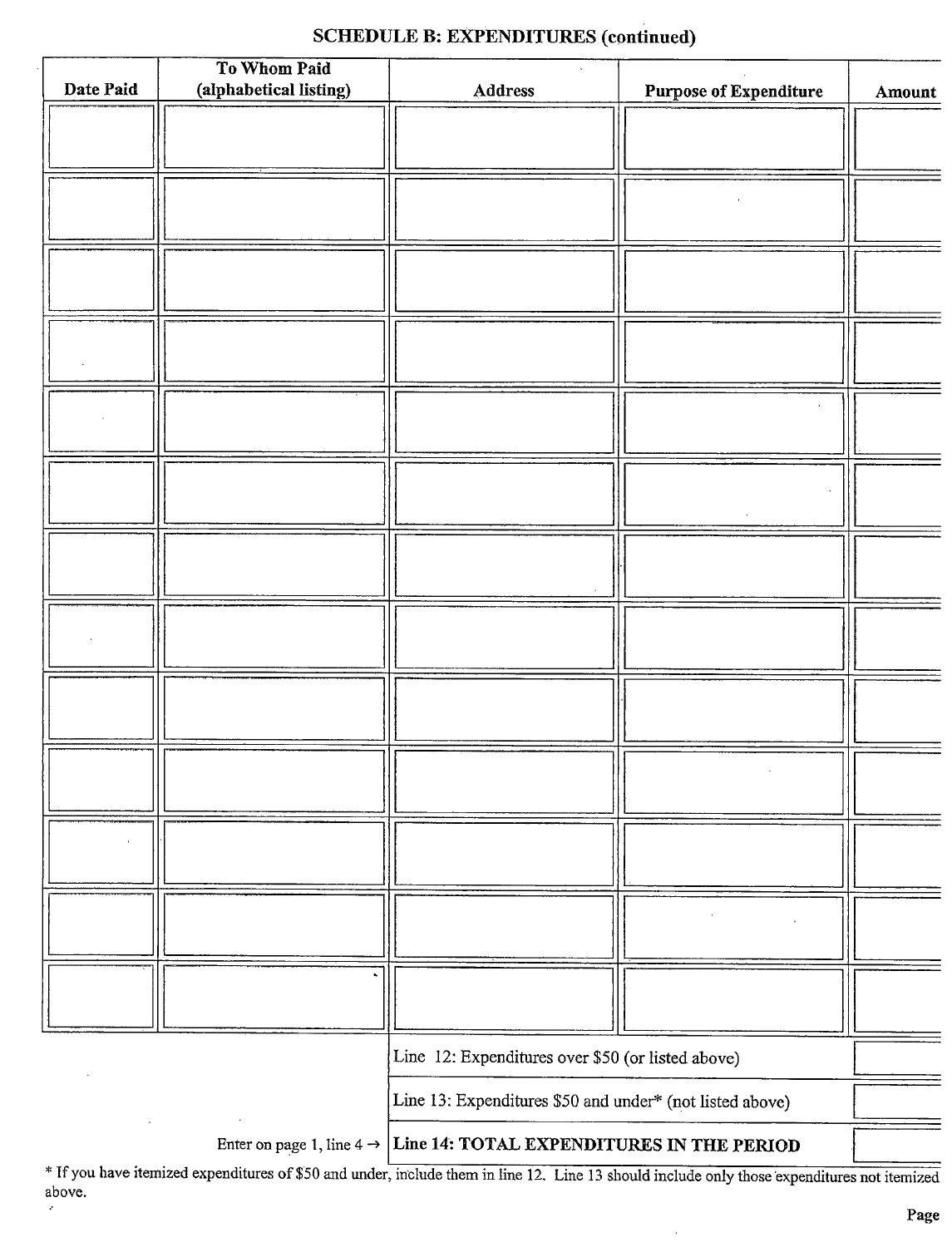### SCHEDULE C: " IN-KIND" CONTRIBUTIONS

Please itemize contributors who have made in-kind contributions of more than \$50. In-kind contributions \$50 and under may be added together from the committee's records and included in line 16 on page 1.  $\mathcal{L}_{\mathcal{A}}$ 

| <b>Date Received</b> | From Whom Received* | <b>Residential Address</b>                                                 | <b>Description of Contribution</b> | Value |
|----------------------|---------------------|----------------------------------------------------------------------------|------------------------------------|-------|
|                      |                     |                                                                            |                                    |       |
|                      |                     |                                                                            |                                    |       |
|                      |                     |                                                                            |                                    |       |
|                      |                     |                                                                            |                                    |       |
|                      |                     |                                                                            |                                    |       |
|                      |                     |                                                                            |                                    |       |
|                      |                     |                                                                            |                                    |       |
|                      |                     |                                                                            |                                    |       |
|                      |                     |                                                                            |                                    |       |
|                      |                     |                                                                            |                                    |       |
|                      |                     |                                                                            |                                    |       |
|                      |                     |                                                                            |                                    |       |
|                      |                     |                                                                            |                                    |       |
|                      |                     |                                                                            |                                    |       |
|                      |                     |                                                                            |                                    |       |
|                      |                     |                                                                            |                                    |       |
|                      |                     |                                                                            |                                    |       |
|                      |                     |                                                                            |                                    |       |
|                      |                     |                                                                            |                                    |       |
|                      |                     | Line 15: In-Kind Contributions over \$50 (or listed above)                 |                                    |       |
|                      |                     | Line 16: In-Kind Contributions \$50 & under (not listed above)             |                                    |       |
|                      |                     | Enter on page 1, line $6 \rightarrow$ Line 17: TOTAL IN-KIND CONTRIBUTIONS |                                    | 0     |

\* If an in-kind contribution is received from a person who contributes more than \$50 in a calendar year, you must report the name and address of the contributor; in addition, ifthe contribution is\$ <sup>200</sup> or more, you must also report the contributor's occupation and employer.